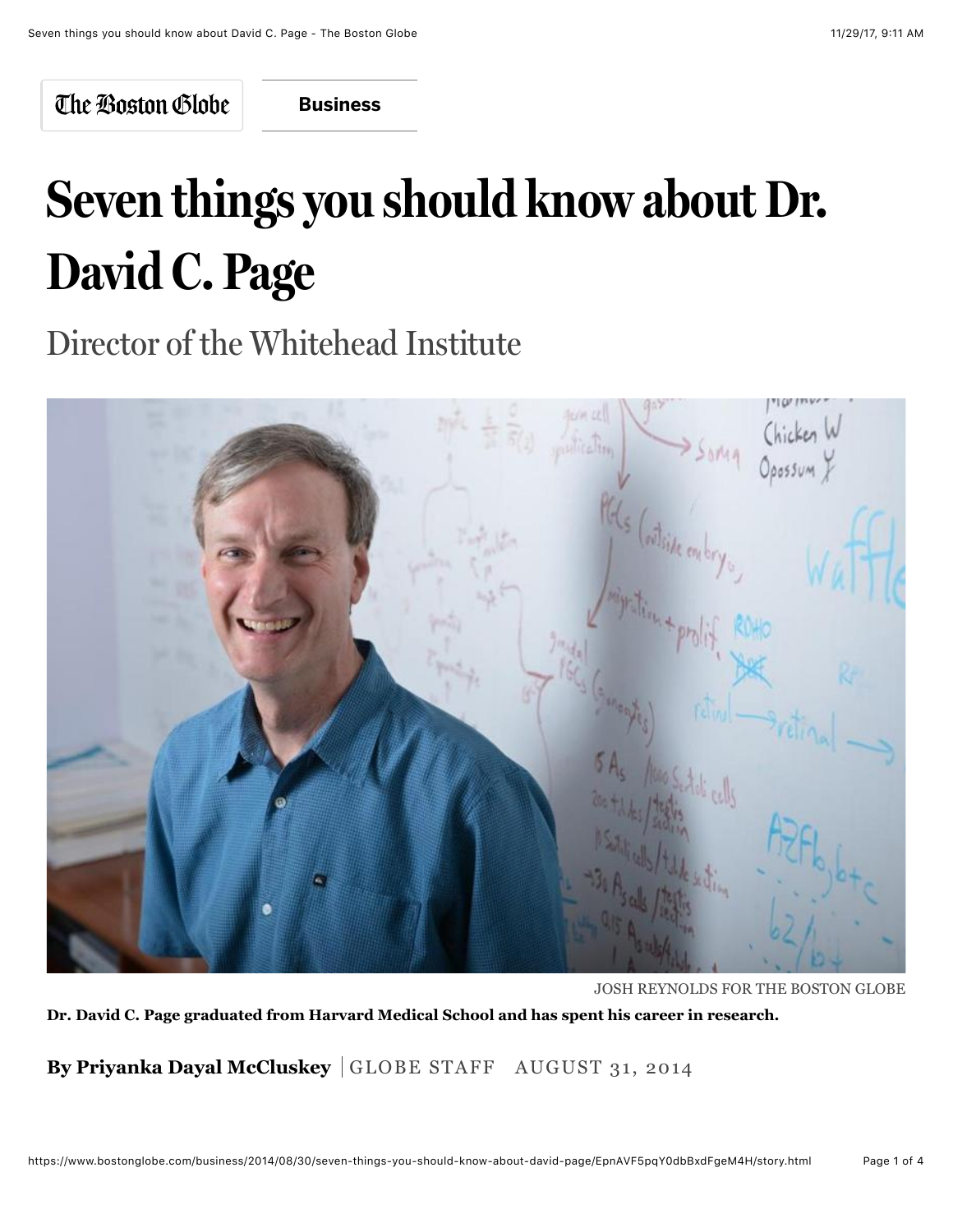Dr. David C. Page, 58, joined the Whitehead Institute in Cambridge 30 years ago and never left. He has led the biomedical research center since 2004, overseeing nearly 600 people, from undergraduates to professors, across 21 laboratories. Page graduated from Harvard Medical School and has spent his career in research. The subject of his work is the Y chromosome. He is obsessed with what — genetically — makes men and women so different. Page chatted recently with Globe reporter Priyanka Dayal McCluskey. Here's what she found out:

1Page was raised far from the towering research centers of Boston — in Amish country, in rural Pennsylvania. He didn't know he would become a scientist. But thinking back to his childhood, he remembers getting a couple of relevant Christmas presents: a chemistry kit one year, a microscope another.

*"When I was growing up, I had no idea what a scientist does because I'd never met one," he said. "I was the first person in my family to go to college."*

2Page was the first student assigned to work on what would later be called the Human Genome Project. He was on a mission to map the whole genome, but eventually focused on the genetic material known as sex chromosomes. That assignment helped define his career.

*"What I'm working on today I can trace in an unbroken line back to things that I started on in the summer of 1979. It's just unbelievable to me. I have a large appreciation for the role of chance. I feel like everything in my life I've sort of fallen into."*

3Page wants us to stop ignoring differences between men and women. By identifying the genetic variations between men and women, scientists may better understand what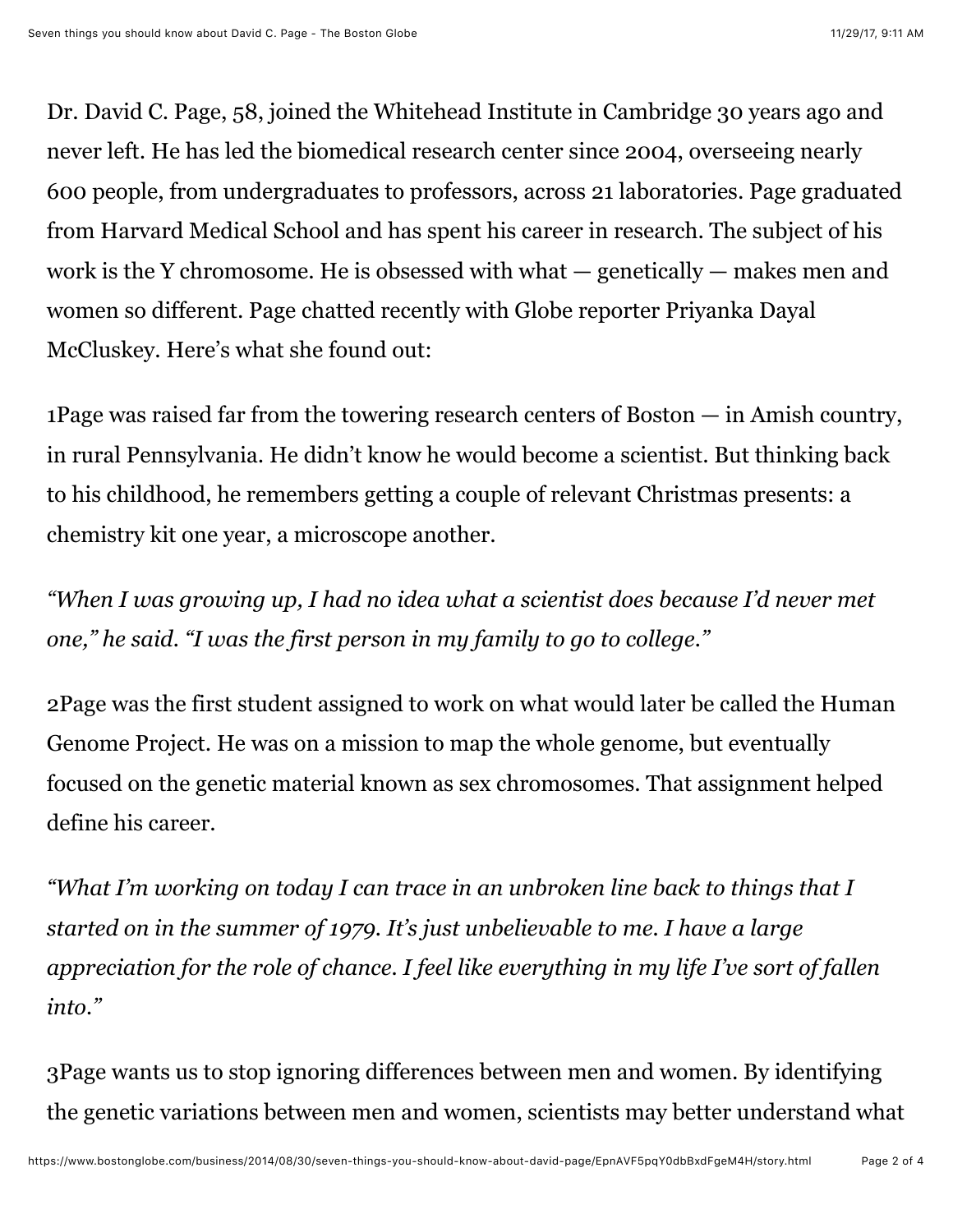causes diseases and why some occur more commonly in one sex than another. Rheumatoid arthritis, for example, hits women more often than men. Autism spectrum disorders occur more commonly in males.

"*Perhaps the disease is actually a different disease in males and females. Maybe the causes of disease differ fundamentally between males and females. At the end of the day, the goal will be to tailor therapies to males and females. I would like to arrive eventually at that question."*

4Page defended the Y chromosome to comedian and satirist Stephen Colbert. In 2012, he took the hot seat on "The Colbert Report," the popular Comedy Central show, to counter reports that the Y chromosome — and therefore, men — may be at risk of extinction. Page prepared for the interview by watching hours of Colbert footage and practicing with his props, some plastic tubes, and a hair scrunchie.

## *"There is fun, relaxing, and fun, intense. This was fun, intense."*

5The Whitehead Institute has spun off many biotech companies over the years, but that's not the only way Page measures its success. He wants Whitehead researchers to be wildly curious and ask big questions about basic science, like how cells work, and how genes are linked to disease.

*"This is not a top-down organization. I consider this place to be sort of a chaotically creative artist colony."*

6Page met his wife at a hospital in Liberia, where they both worked as medical students. The hospital was severely short-staffed, Page discovered upon arriving.

*"They said 'Do you think you could run the emergency room tomorrow night?' I said*